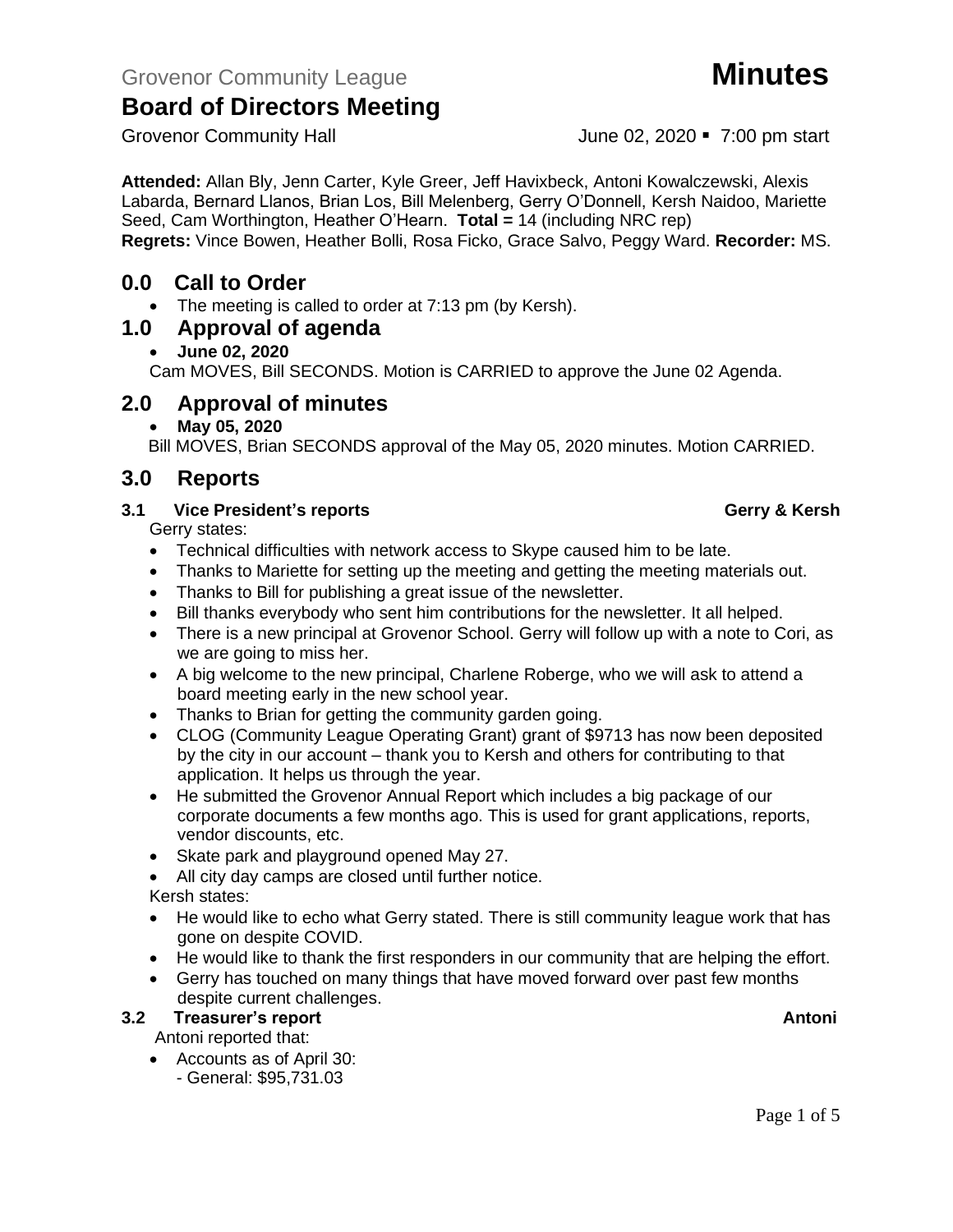Grovenor Community Hall **Grovenor Community Hall** June 02, 2020 • 7:00 pm start

- Casino: \$26,979.41
- Of note for April:
	- Soccer expenses to Crestwood (U11 Boys outdoor soccer) \$1010. - Mistakes with Telus Billing that Allan found.
- More soccer expenses with be coming from Rosa who is reconciling from last year.
- Gerry suggested that we have to keep in mind that the Casino revenues allocated to Grovenor CL in the next casino may be reduced due to Covid 19 related issues.

## **3.3** Civics report **Jeff**

Jeff reports that:

- On a particular development on 146 Street, a resident has been looking into appealing the city approval of this project which is effectively an 8-plex facing a laneway, with very inadequate parking stalls included in the design
- Bylaws to do with row houses have changed. They no longer need to be on corner lots only. Lot size is more a determinant.
- Secondary suites can be on row housing now.
- This resident went to the Subdivision appeals board. The city approved the development of this project with a variance. By granting the 4-plex, there is no room for garages.
- Anything within 400 meters from an LRT station gets an exemption for parking stalls.
- Parking is creating a slippery slope with variances, as adjacent neighbours are not being considered.
- Do we as a board want to develop a general policy on such development concerns or act on a case by case basis?
- Should we let City know how we feel about their practices?
- After much discussion, it was agreed that Jeff would draft a letter for the board's review and approval that would be addressed to the city's Appeal board, copying Councilor Scott McKeen.

*Action Item: Jeff to draft a letter to the City Appeal board regarding the potential impact of recent bylaw changes on neighbourhoods; board to review.*

## **3.4 City of Edmonton Heather O'Hearn**

Heather O'Hearn states:

- The city has laid off people; about half of the NRCs have been lost. Cameron N. is in another ward. Ward 6 lost several city resource coordinators.
- She has been an NRC for about 10 years. She has worked a lot with North Glenora.
- She sent a report already for tonight's meeting.
- Regarding the action item about signage re dogs off leash in Grovenor Park area, there is a high demand for signs right now. She asks what signs we needed. Signs that indicate the Rules regarding dogs in a park area such as Grovenor Park. Currently the old signs in place state that no dogs are allowed. We need Heather to ask the city bylaw officer what rules are in place.
- Most outdoor activities like Bike Parade are okay. She will connect with Heather Bolli.
- Gerry asks her to watch for grants that would be pertinent to us to apply for.
- Green Shack programs are not going ahead this year.
- Brian asks about redesign of fruit tree area.
- She wants to connect with the Neighbourhood watch person Cameron W.

*Action Item: Heather O to follow up with signs for rules regarding dogs in park area.*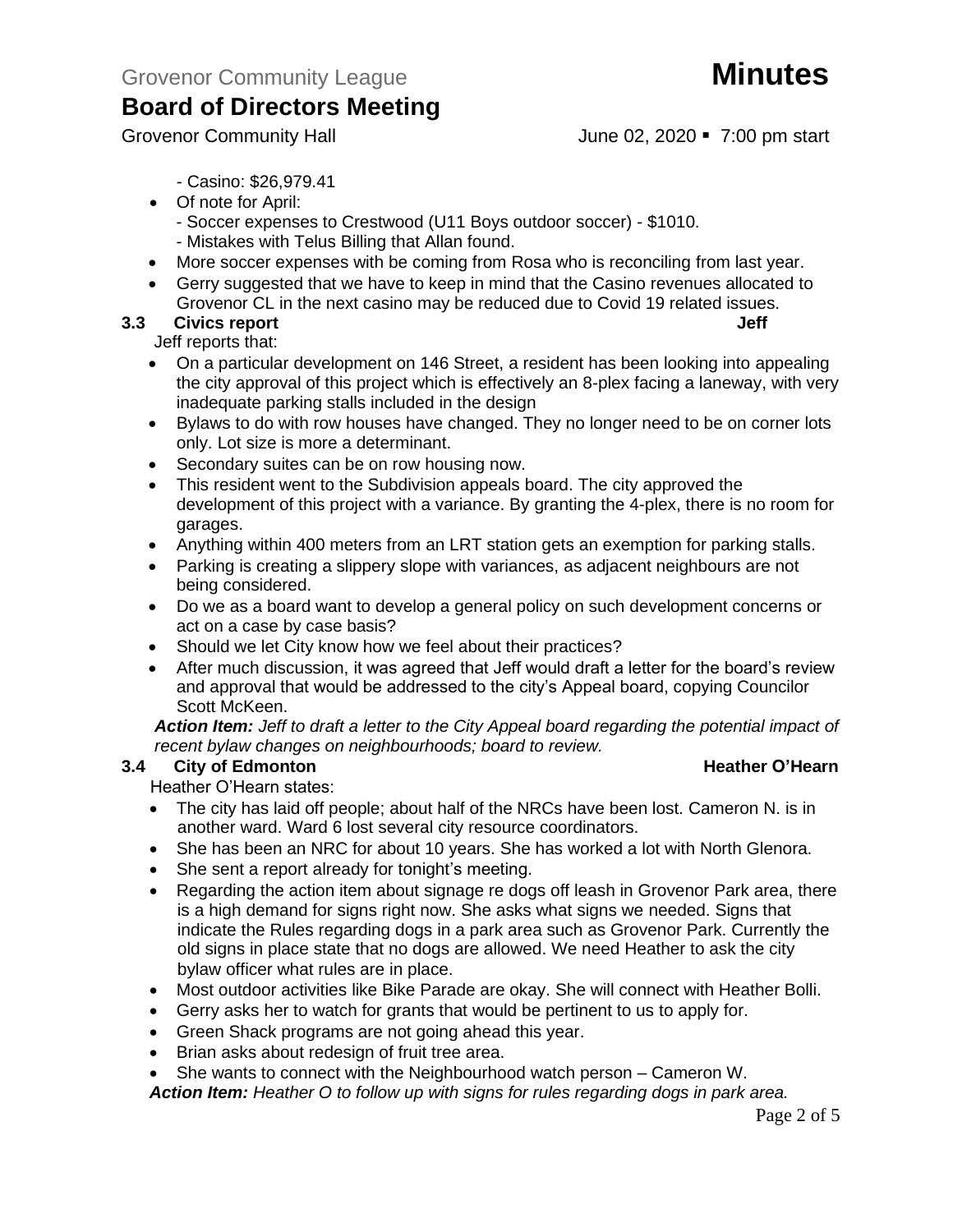*Action Item: Heather O to connect with Brian offline re permission for fruit planting area. Action Item: Heather O to connect with Heather Bolli re Bike Parade. Action Item: Heather O to connect with Cameron W. offline re neighbourhood watch.*

## **4.0 Old business**

| 4.1 | <b>Programs and Social update; Social Skate Event</b><br>Both absent                                                                                                                                                                                                                                                                                                                                                                                                                                                                                                                                                                                                                                                                                                                                                                                                                                                                                                                                                                                                                                                                                                                               | <b>Heather / Grace</b> |
|-----|----------------------------------------------------------------------------------------------------------------------------------------------------------------------------------------------------------------------------------------------------------------------------------------------------------------------------------------------------------------------------------------------------------------------------------------------------------------------------------------------------------------------------------------------------------------------------------------------------------------------------------------------------------------------------------------------------------------------------------------------------------------------------------------------------------------------------------------------------------------------------------------------------------------------------------------------------------------------------------------------------------------------------------------------------------------------------------------------------------------------------------------------------------------------------------------------------|------------------------|
| 4.2 | Deferred<br>$\bullet$<br><b>Sports update</b><br>Rosa absent                                                                                                                                                                                                                                                                                                                                                                                                                                                                                                                                                                                                                                                                                                                                                                                                                                                                                                                                                                                                                                                                                                                                       | Rosa                   |
| 4.3 | • All sports on City fields on hold for now.<br>Facilities status update (Hall & Rec Centre)<br>Kyle reported that:<br>Not much is going on to do with facilities.<br>$\bullet$<br>Amanda is doing daily inspections on buildings.<br>$\bullet$<br>He is working on quotes for work to be done this summer, such as concrete.<br>$\bullet$<br>Kersh is working on quotes from Omni Sport.<br>$\bullet$<br>Matting outside rink to be removed on June 8 using regular bin outside of hall for<br>$\bullet$<br>discarding of old materials to be removed.<br>For install of new matting, June 15 is potential date. It was confirmed to be appropriate<br>$\bullet$<br>for anti-slip. It comes with a warranty. Will be more appropriate than what we currently<br>have.<br>Contracts for workers, Miriam signed last fall. Addition of recreation center would need<br>$\bullet$<br>to be initialed for attachment A. Contract for Amanda is still outstanding. We will delay<br>until pandemic over.<br>Discussion ensues about how to approach reopening of facilities in phase 3. Protocols<br>$\bullet$<br>as stipulated by Alberta Health Services and CoE need to be in place and adhered to. | Gerry                  |
|     | How to monitor capacity, recording of attendees, applicable cleaning after events, etc.<br>to be considered.                                                                                                                                                                                                                                                                                                                                                                                                                                                                                                                                                                                                                                                                                                                                                                                                                                                                                                                                                                                                                                                                                       |                        |
| 4.4 | Action item: Kyle to follow up with Amanda re phase 3 reopening protocols.<br>Webmaster update on Google Suite<br>Allan states:<br>Thanks to Bill for sending him the electronic newsletter. He updates the website based<br>$\bullet$<br>on what Bill provides him.<br>Some facility cameras are not working.<br>$\bullet$<br>He will look with an analyzer for the non-working cameras.<br>$\bullet$<br>Action item: Allan to follow up with camera situation.                                                                                                                                                                                                                                                                                                                                                                                                                                                                                                                                                                                                                                                                                                                                   | <b>Allan</b>           |
| 4.5 | Parking concerns on 144 St. by the school - update<br>Vince absent:<br>Deferred                                                                                                                                                                                                                                                                                                                                                                                                                                                                                                                                                                                                                                                                                                                                                                                                                                                                                                                                                                                                                                                                                                                    | <b>Vince</b>           |
| 4.6 | Neighbourhood Watch update<br>Cameron stated:                                                                                                                                                                                                                                                                                                                                                                                                                                                                                                                                                                                                                                                                                                                                                                                                                                                                                                                                                                                                                                                                                                                                                      | <b>Cameron</b>         |

- Crime statistics: last meeting 25, now 32 incidents in Grovenor reported for this year. In 2019, 52 crimes reported for full year in Grovenor. 2018 had 107 reported crimes.
- Our neighbourhood watch committee met since last board meeting.

Page 3 of 5

Grovenor Community Hall **Grovenor** Community Hall **June 02, 2020** • 7:00 pm start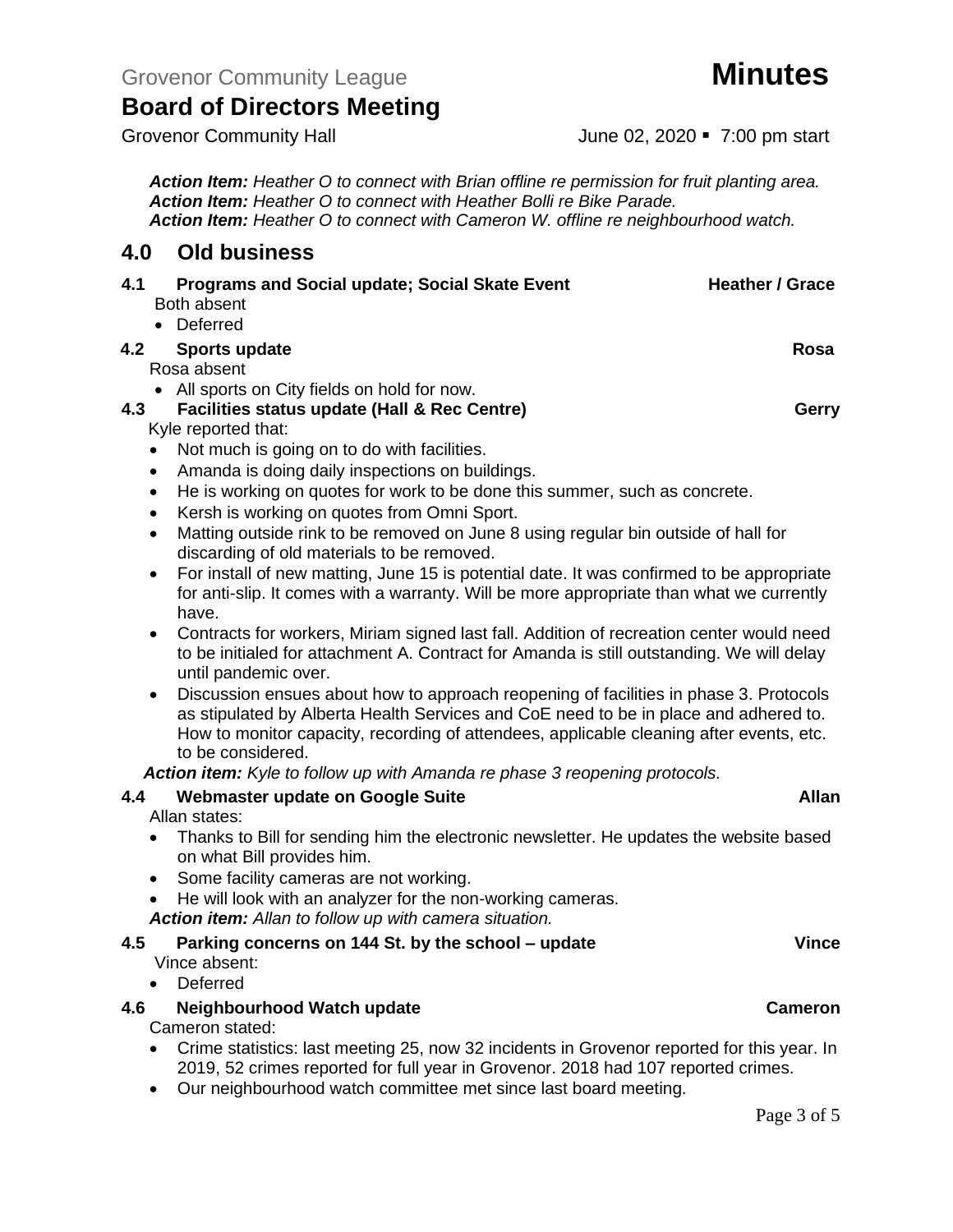Grovenor Community Hall **Grovenor** Community Hall **June 02, 2020** • 7:00 pm start

- Jenn spoke to our community police representative. She found out there are no drug stats on community crime report.
- We had 13 out of 25 signatures on our first petition for Neighbourhood Watch signs in the community.
- Currently we have 6 neighbourhood watch signs in Grovenor.
- He needs to connect with Allan to get neighbourhood watch info on website.
- *Action item: Cameron W. to reach out to Allan regarding info on website.*

## **4.7 Garbage bin update Kyle**

Kyle reported:

• He will get the bin emptied before Razors Edge arrives on June 8.

## **4.8 CLOG update Kersh**

• See item 3.1 above for details re CLOG deposit of \$9713.

## **4.9 Crosswalk signage/lights update Gerry**

Gerry states:

- He will send reply message to the CoE in follow up to response from City.
- Thanks to Cameron Nattress for talking to the CoE again re the Stony Plain Road / 148 Street crosswalk request for better general lighting and a flashing light above.
- There was also the request to go back to CoE with 142 Street and 104 Ave by Food Mart. What else can be done as told "no" regarding installation of a stop light. Look at 149 and 100 Ave at driver level equipment for example. Kersh was going to follow up with CoE.

## **4.10 Dog Park Signage update**

See the City of Edmonton report in item 3.4.

## **4.11 Community Garden**

Brian reported:

- Everything is planted and going well. Rain is good, hoping for a good crop.
- Seven families are involved in the garden plots. Remaining plots are community maintained.

### **4.12 Assistance to Grovenor Seniors update**

Vince absent; Allan reported:

- He provided Vanessa with an email address: [Covid19@grovenor.ca](mailto:Covid19@grovenor.ca) as requested.
- She was asking about a phone. There is no phone at the hall. We can put in virtual phone numbers. We could do so for Vanessa.

## **4.13 CoE Day Camp update Heather O'Hearn**

Heather reported:

- At this time, there will be no day camp programs this summer.
- **4.14 Other old business** n/a **All**

## **5.0 New business**

**5.1 Other new business**

## **6.0 Action Items update (for items not yet covered)**